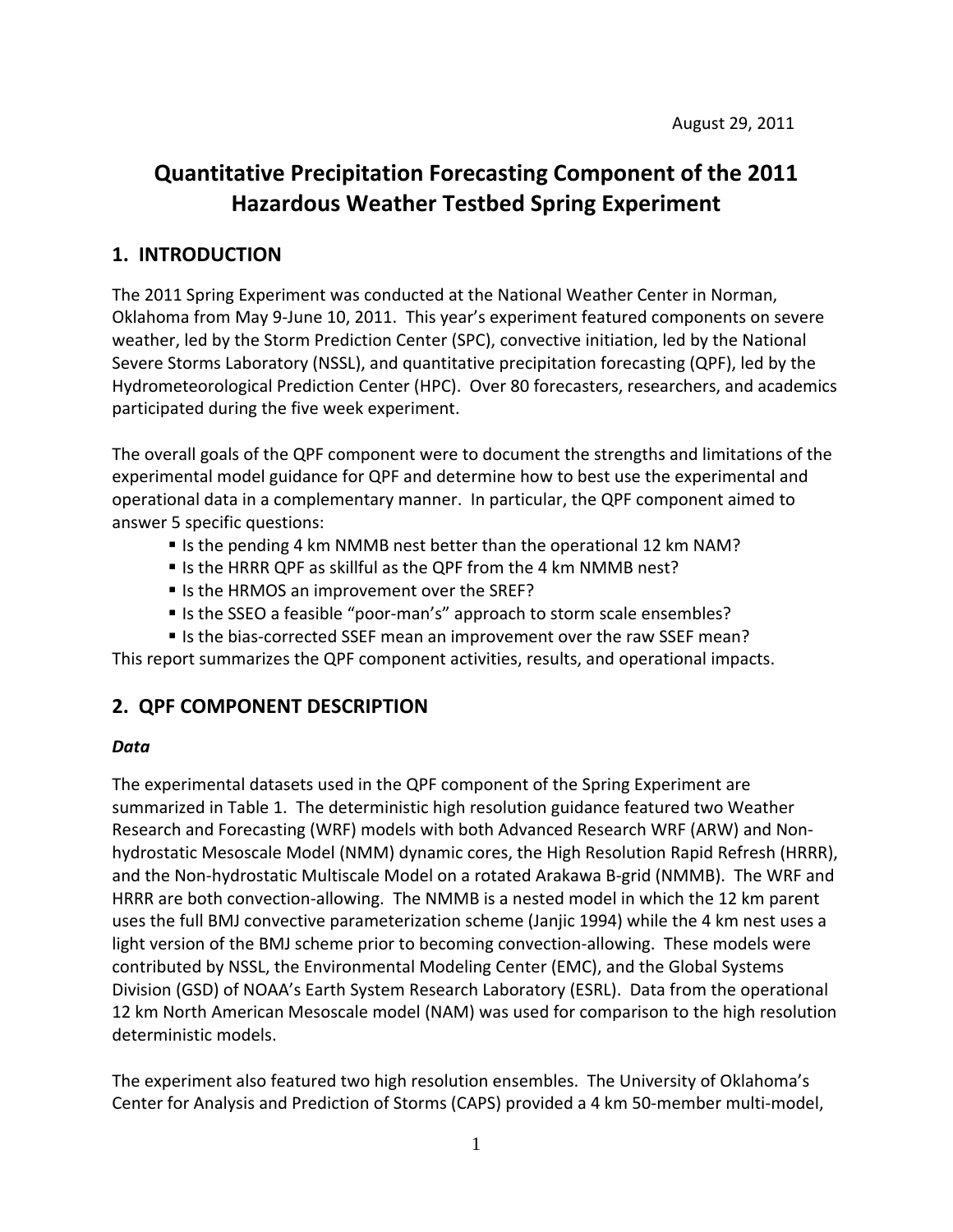*Table 1. Experimental high resolution models used during the QPF component of the 2011 HWT Spring Experiment. Each model was initialized at 00Z and had forecasts to 15 hrs (HRRR), 36 hrs (SSEF, SSEO, NSSL WRF‐ARW), 48 hrs (NCEP HRW‐NMM, NCEP HRW‐ARW), 60 hrs (NMMB), or 156 hrs (HRMOS). 12Z initializations were also available for the SSEO, NMMB, NCEP HRW‐NMM, NCEP HRW‐ARW, and HRMOS. The HRRR is initialized hourly.*

| Provider    | <b>Model</b>                      | Delta X                     | <b>Notes</b>                                                                                       | <b>Label</b>                  |  |
|-------------|-----------------------------------|-----------------------------|----------------------------------------------------------------------------------------------------|-------------------------------|--|
| <b>CAPS</b> | WRF/ARPS<br>50 member<br>ensemble | 4 km                        | Multi-model, multi-physics, multi-<br>initial condition ensemble system<br>with radar assimilation | <b>SSEF</b>                   |  |
| <b>SPC</b>  | WRF/NMMB<br>7 member<br>ensemble  | 4 km                        | Combination of available high<br>resolution deterministic runs                                     | <b>SSEO</b>                   |  |
| NCEP/EMC    | <b>NMMB</b>                       | <b>12 km</b><br>and<br>4 km | Pre-implementation version of the<br><b>NAM</b>                                                    | <b>NMMB</b>                   |  |
| <b>NSSL</b> | WRF-ARW                           | 4 km                        | NAM initial conditions<br>NAM lateral boundary conditions                                          | <b>NSSL</b><br>WRF-ARW        |  |
| NCEP/EMC    | WRF-NMM                           | 4 km                        | NAM initial conditions<br>NAM lateral boundary conditions                                          | <b>NCEP</b><br>HRW-NMM        |  |
| NCEP/EMC    | <b>WRF-ARW</b>                    | 5.1 km                      | NAM initial conditions<br>NAM lateral boundary conditions                                          | <b>NCEP</b><br><b>HRW-ARW</b> |  |
| <b>GSD</b>  | <b>HRRR</b>                       | 3 km                        | Hourly updating with radar<br>assimilation                                                         | <b>HRRR</b>                   |  |
| <b>MDL</b>  | <b>HRMOS</b>                      | 4 km                        | GFS-based statistical regression                                                                   | <b>HRMOS</b>                  |  |

multi‐physics, and multi‐initial condition Storm Scale Ensemble Forecast system (SSEF) that assimilated radar and other observational data. SPC provided a 7‐member Storm Scale Ensemble of Opportunity (SSEO) consisting of readily available 4 km convection-allowing model runs which included two time lagged members (Table 2). Data from the operational 32 km Short Range Ensemble Forecast System (SREF) was used for comparison to the high resolution ensembles.

A variety of experimental ensemble products were available from both the SSEF and the SSEO. In addition to the ensemble mean, both high resolution ensembles provided point probabilities, neighborhood probabilities, and spaghetti plots. The neighborhood probabilities were calculated at a point using a smoothing parameter of sigma = 30. The SSEF ensemble output also included the probability matched mean, which combines the spatial pattern of the ensemble mean QPF with the frequency distribution of the rainfall rates from the individual ensemble members (Ebert 2001), a bias corrected mean, and the maximum from any ensemble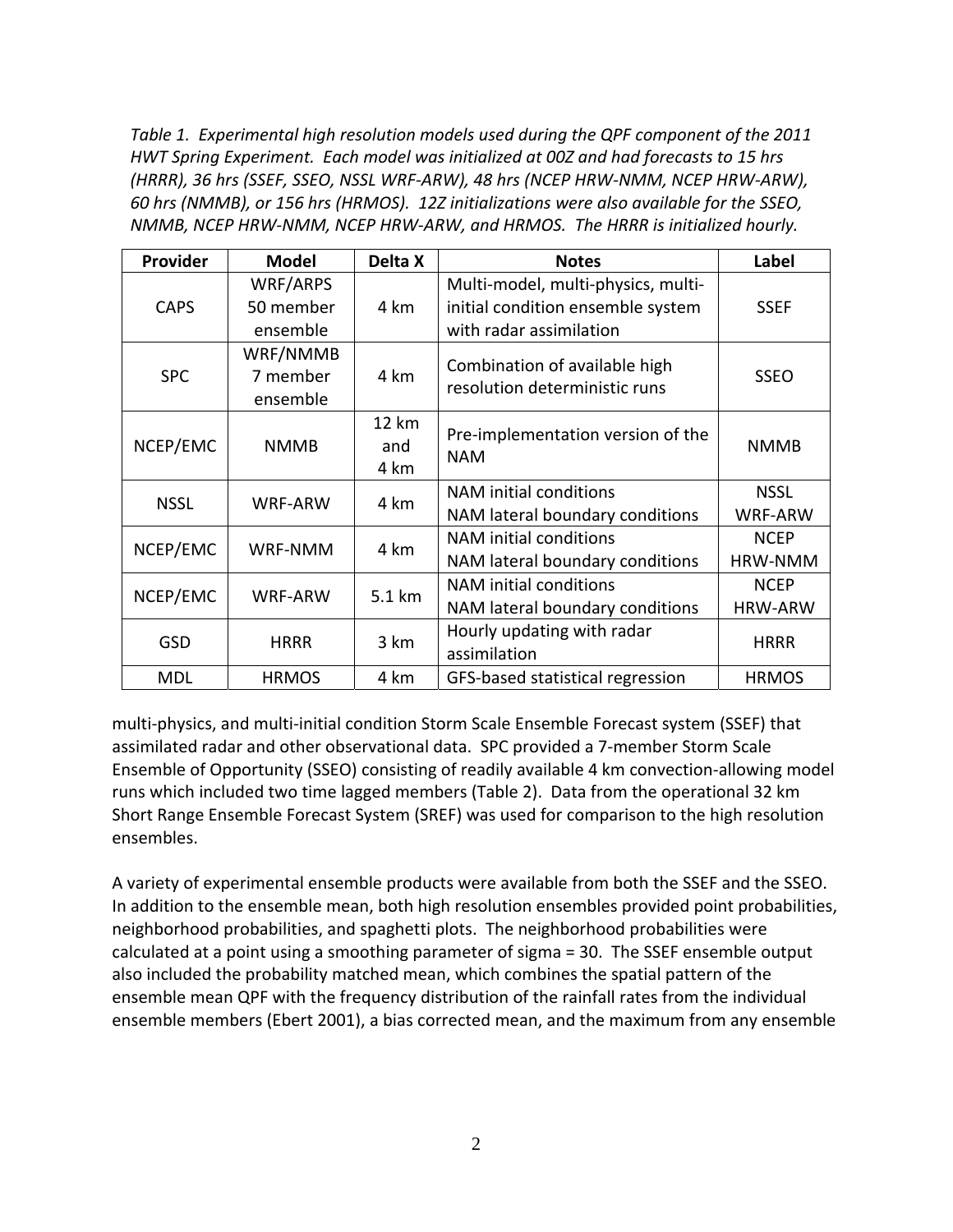*Table 2. SSEO membership.*

| <b>Model</b> | <b>Ensemble Members</b>        | <b>Forecast Hours</b> |
|--------------|--------------------------------|-----------------------|
|              | 00Z NSSL WRF-ARW               |                       |
|              | 00Z SPCWRF4                    |                       |
|              | 00Z NCEP HRW-NMM               |                       |
| <b>SSEO</b>  | 00Z NCEP HRW-ARW               | 36                    |
|              | 00Z NCEP NMMB nest             |                       |
|              | 12Z NCEP HRW-NMM (time lagged) |                       |
|              | 12Z NCEP HRW-ARW (time lagged) |                       |

member. All forecast products from the SSEF were calculated based on the 24 ensemble members with mixed initial conditions and physics perturbations.

In addition to these numerical models, the Meteorological Development Laboratory (MDL) also contributed a Global Forecast System (GFS)‐based high resolution Model Output Statistics product (HRMOS, Charba and Samplatsky 2011). Data from this statistically based model include both probabilities and a derived continuous QPF field. HRMOS output was also compared to the operational SREF.

### *Daily Activities*

Each morning, QPF component participants used 00Z model guidance to issue experimental probabilistic QPFs for the 18‐00Z (18‐24 hr forecast) and 00‐06Z (24‐30 hr forecast) periods over a selected forecast domain. These forecasts outlined areas that had a slight (25%), moderate (50%), or high (75%) probability of exceeding 0.50 in and 1.0 in of precipitation during the 6 hr period (Fig. 1). When a probability of exceeding the 1.0 in threshold was identified, participants were also asked to predict the most likely maximum areal average precipitation amount within that area to give an indication of the magnitude of the expected event. After completing the graphical forecasts, participants wrote a brief forecast discussion focused on the uncertainties in the model guidance and their forecast rationale.

A briefing with the Experimental Warning Program (EWP) about the morning forecast activities as held in the early afternoon. Participants then used both 00Z model guidance and any recently available 12Z guidance to update the forecast for the 00‐06Z period and issue a new experimental forecast for the 06‐12Z period.

In addition to issuing experimental forecasts, participants also subjectively evaluated both their forecasts from the previous day and the available model guidance. The subjective model evaluations consisted of a series of survey questions designed to evaluate whether the experimental high resolution models had provided better forecast guidance than the operational 12 km NAM (deterministic) or the operational SREF (ensemble). There were 23 days available for evaluation over the course of the 5 week experiment.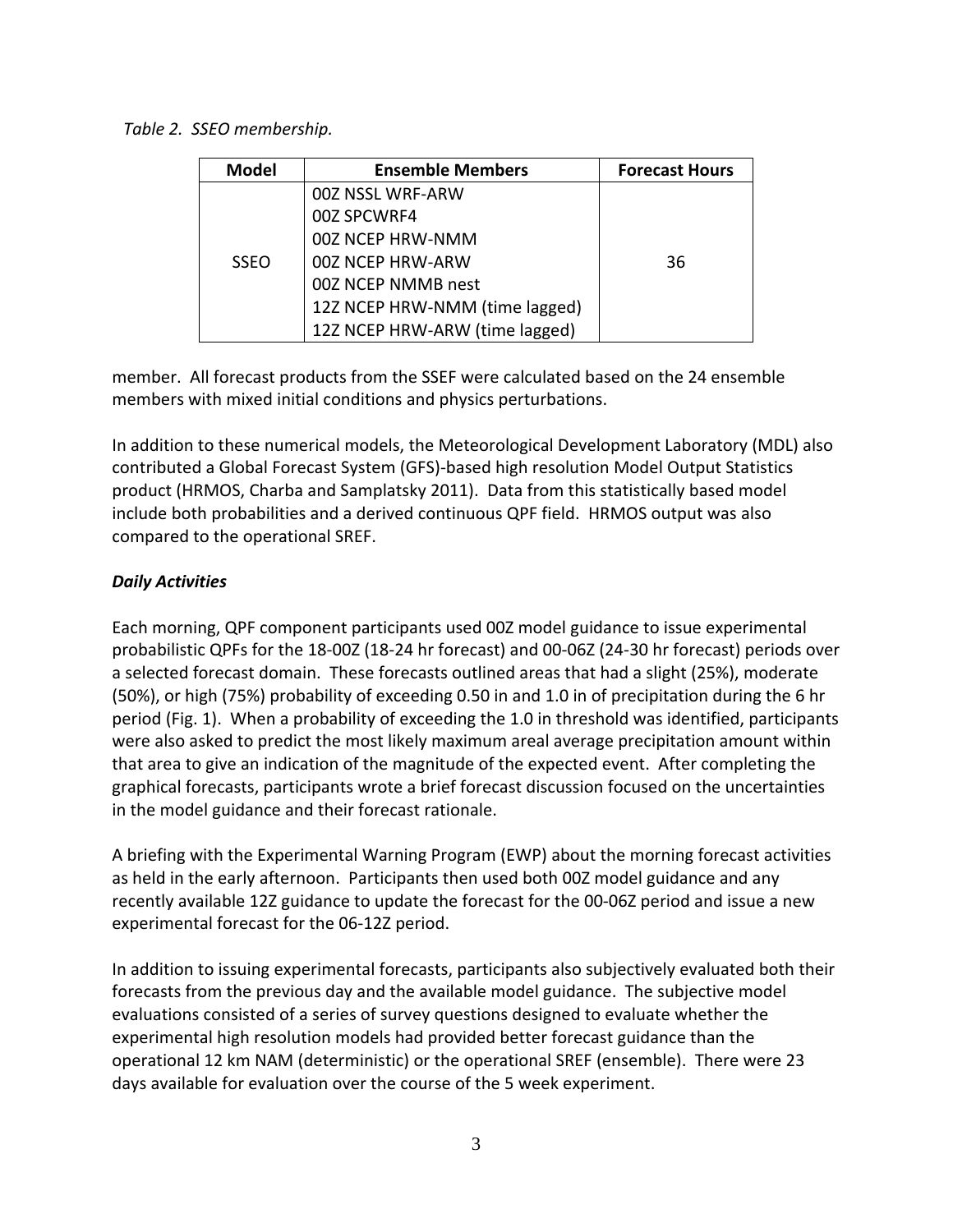

*Figure 1. Experimental forecast (contours) from 8 June 2011 valid 06Z 9 June 2011 indicating the probability of exceeding 0.50 in of precipitation during the 00‐06Z period. Shading indicates the observed 6 hr precipitation ≥ 0.50 in from NSSL Q2 QPE.*

# **3. DETERMINISTIC HIGH RESOLUTION MODEL PERFORMANCE**

As part of the subjective model evaluations, participants were asked to rate the high resolution deterministic guidance as much better, better, about the same, worse, or much worse than the operational 12 km NAM based on the observed precipitation. All results shown below are based on these subjective responses. The Development Testbed Center (DTC) may be providing additional objective verification results at a later date.

### *NCEP NMMB*

The 4 km NMMB nest consistently provided better forecast guidance than the operational 12 km NAM and was the best performing deterministic model evaluated for QPF (Fig. 2). Participants found that the 4 km NMMB nest produced both reasonable precipitation amounts and realistic convective details. Although the results were somewhat mixed during the 18‐00Z period, the 4 km NMMB nest showed significant improvement relative to the operational NAM during the later forecast periods.

In contrast, the 12 km NMMB provided worse guidance than the current operational NAM and overall was the worst performing deterministic model evaluated for QPF. Unlike the 4 km nest, the 12 km NMMB had a pronounced dry bias, often producing less precipitation than the operational NAM, which itself was too dry on many occasions. EMC is aware of the dry bias in the parent model and has identified a change to the convective parameterization that will improve the bias, but the change cannot be applied until after the scheduled model implementation in mid‐September. Like the 4 km NMMB nest, the 12 km NMMB showed greater improvement at longer forecast lead times, with the 06‐12Z forecast comparing more favorably with the operational 12 km NAM than the 18‐00Z forecast.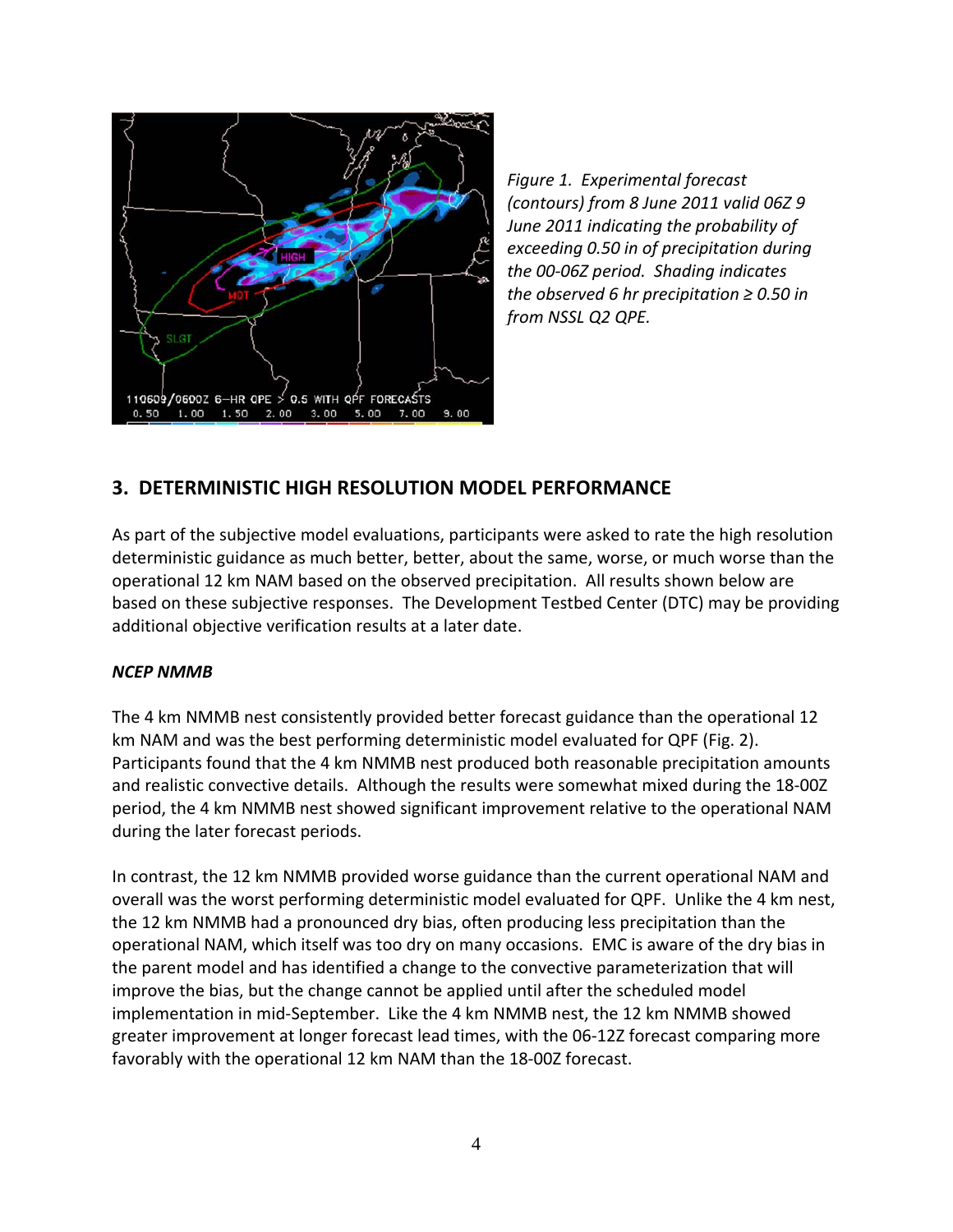

**2011 HWT Spring Experiment High Resolution Model Performance Compared to the NAM/SREF**

*Figure 2. Experimental model performance across all three forecast periods based on participant feedback from subjective evaluation surveys conducted during the QPF component of the 2011 HWT Spring Experiment. Experimental ensembles were compared to the operational SREF mean while experimental deterministic models were compared to the 12 km operational NAM.*

Figure 3 shows an example of the differences observed between the 12 km NMMB, 4 km NMMB nest, and the current operational NAM for forecasts valid 00Z 14 May 2011. Heavy precipitation was observed from central Missouri south and east through western Tennessee into northern Mississippi. The operational 12 km NAM indicated generally light precipitation across the area with isolated higher amounts mainly across western Tennessee. The 12 km NMMB was even lighter across the area of interest. The 4 km NMMB nest correctly indicated the potential for heavier precipitation extending from Missouri south into western Tennessee and northern Mississippi with amounts that were similar to the observations. The 4 km NMMB nest also correctly indicated the potential for heavier precipitation across southern Alabama.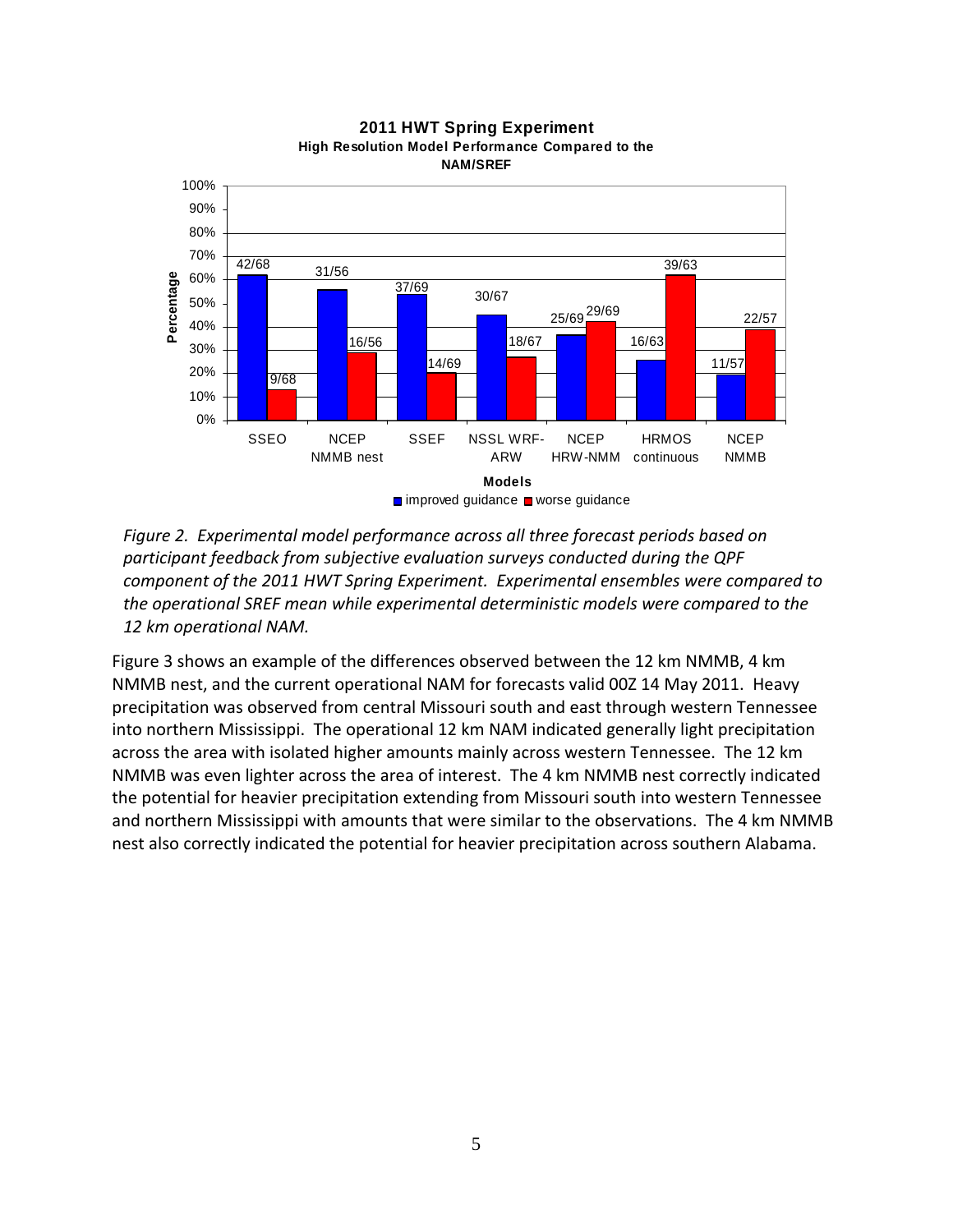

*Figure 3. 6 hr precipitation forecasts valid 00Z 14 May 2011 from the (a) 12 km operational NAM, (b) 12 km NMMB, (c) 4 km NMMB nest, and (d) the corresponding 6 hr observations from NSSL Q2 QPE.*

### *GSD HRRR*

The QPF component also explored the utility of HRRR QPF guidance relative to the 4 km NMMB nest during the 18‐00Z forecast period. The goal of this analysis was to determine if the HRRR provides additional value for short term forecasts relative to the upcoming operational guidance. The HRRR is an hourly updating convection‐allowing model run with forecasts to 15 hours (Alexander et al. 2011). Because of the short forecast lead time, the model evaluations compared the 12Z HRRR to the 12Z 4 km NMMB nest. Figure 4 summarizes the performance of the HRRR and the other available high resolution models during the 18‐00Z forecast period. Unfortunately, problems with the HRRR verification displays during the first week of the experiment and the 12Z NMMB runs during the last two weeks of the experiment limited the number of days available for evaluation to nine. Over this small sample, the HRRR typically provided worse guidance than the 4 km NMMB nest and was one of the poorer performing models overall.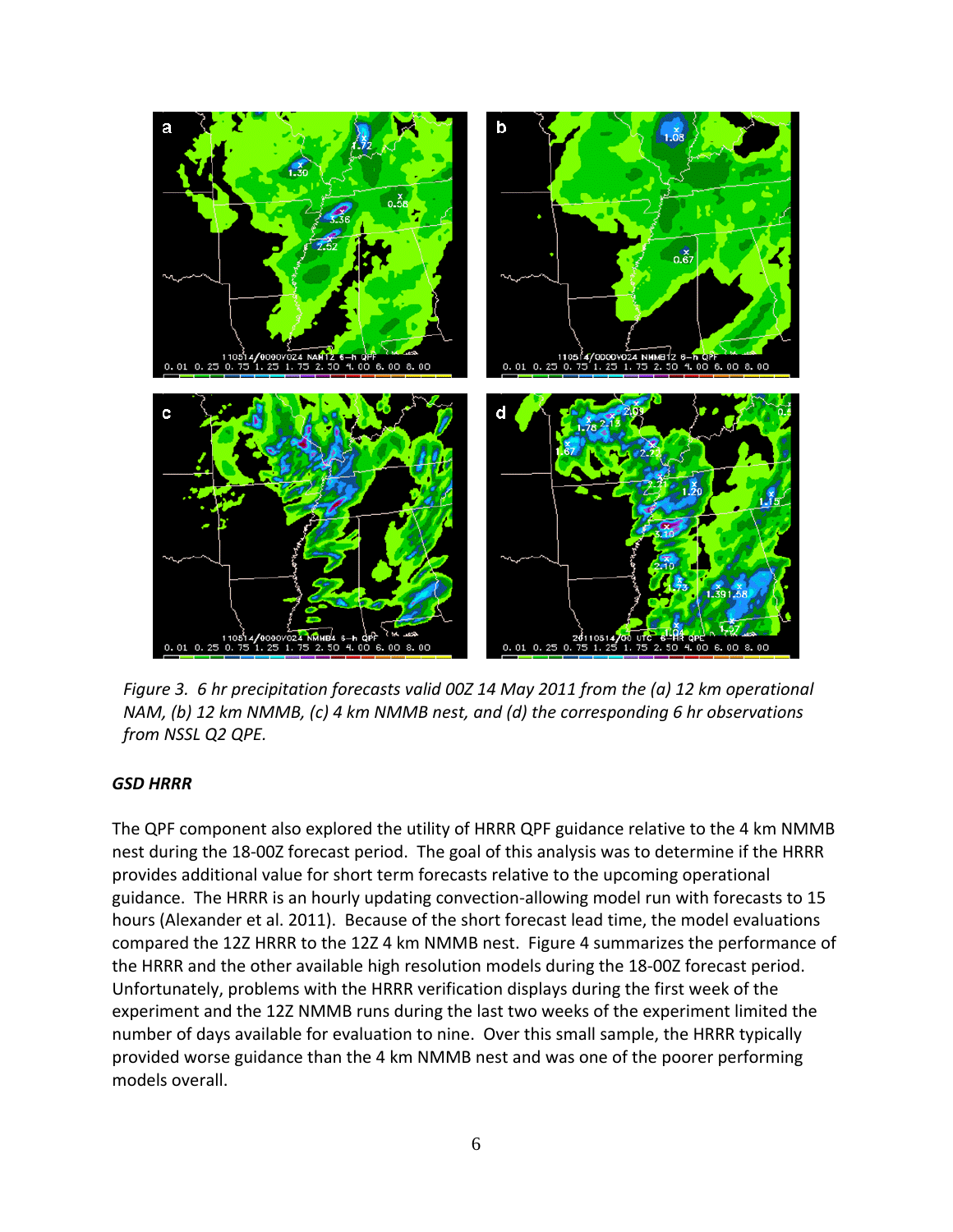

**2011 HWT Spring Experiment High Resolution Model Performance Compared to the NAM/SREF During the 18-00Z Forecast Period**

*Figure 4. Experimental model performance during the 18‐00Z period based on participant feedback from subjective model evaluation surveys conducted during the 2011 HWT Spring Experiment. The 12Z HRRR was compared to the 12Z 4 km NMMB nest while all other experimental models were initialized at 00Z and compared to the corresponding 00Z 12 km operational NAM (deterministic) or 21Z operational SREF (ensemble).*

Since the feedback gathered during the experiment was quite limited, a supplemental evaluation survey was conducted in which the HRRR forecast during the 18‐00Z period was rated on a scale of 1‐5, where 1 is very poor and 5 is very good. This evaluation was available for 17 days. Of the available data, approximately 40% of the HRRR forecasts were rated as either "poor" or "very poor," with an equal percentage rated as "fair." On several occasions the precipitation amounts forecast by the HRRR were good, but the areal extent of those amounts was too limited. Figure 5 provides an example of this issue. Focusing on the observed area of heavier precipitation in northern Virginia, the HRRR underpredicts the areal extent of the heavier precipitation in this region relative to both the observations and the 4 km NMMB nest, although the forecast amount itself looks good. One of the biggest challenges to using the HRRR operationally appears to be the combination of the short forecast lead time and the rapidly updating nature of the model, as there can be significant differences between forecasts from consecutive model runs.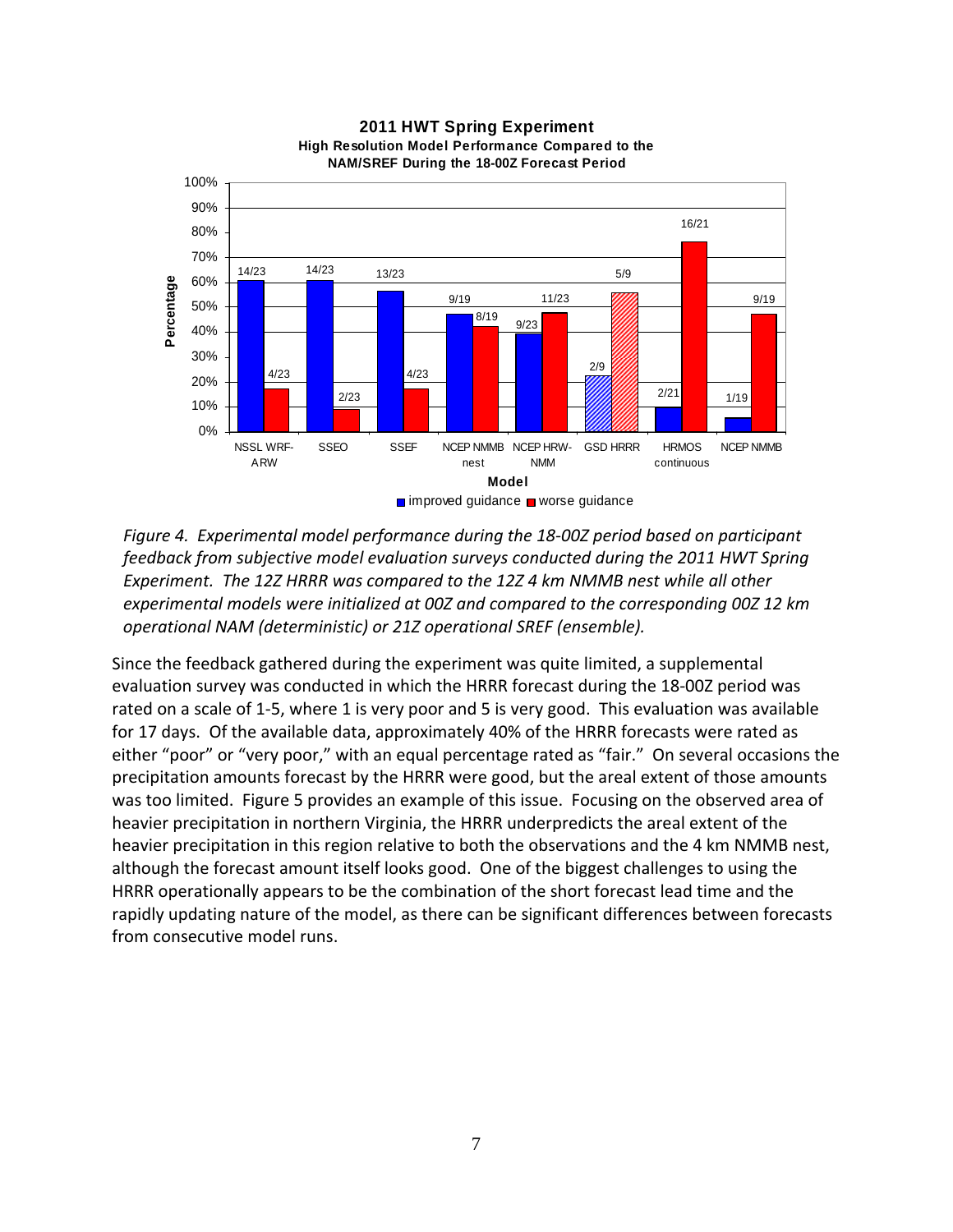

b

*Figure 5. 6 hr precipitation forecasts valid 00Z 18 May 2011 from the (a) HRRR, (b) 4 km NMMB nest, and (c) the corresponding 6 hr observations from NSSL Q2 QPE.*

#### *Other Deterministic Guidance*

In addition to the NMMB and HRRR, participants also evaluated the NSSL WRF‐ARW and NCEP HRW‐NMM. The NSSL WRF‐ARW, which was the best deterministic high resolution model for QPF in the 2010 Spring Experiment, again provided forecast guidance that consistently improved on the guidance from the operational 12 km NAM (Fig. 2). Like the 4 km NMMB nest, the NSSL WRF‐ARW provided useful information about both precipitation placement and amounts. Interestingly, while the NSSL WRF‐ARW provided good forecast guidance overall, it tended to struggle during the 06‐12Z period (36 hr forecast), receiving a higher percentage of "worse" and "much worse" ratings (41%) than "better" or "much better" ratings (32%). One possible explanation is that the solution is beginning to be influenced by the NAM lateral boundary conditions. The performance of the NSSL WRF‐ARW compares favorably between 2010 and 2011 across the 18‐00Z and 00‐06Z periods common to both experiments (Fig. 6).

The NCEP HRW‐NMM tended to provide worse guidance than the operational 12 km NAM more often than it provided improved guidance and was the poorest performer among the 4 km deterministic guidance (Fig. 2). The poor evaluation results may be due in part to an observed high bias in the precipitation amounts, which has been noted before in the NCEP HRW‐NMM.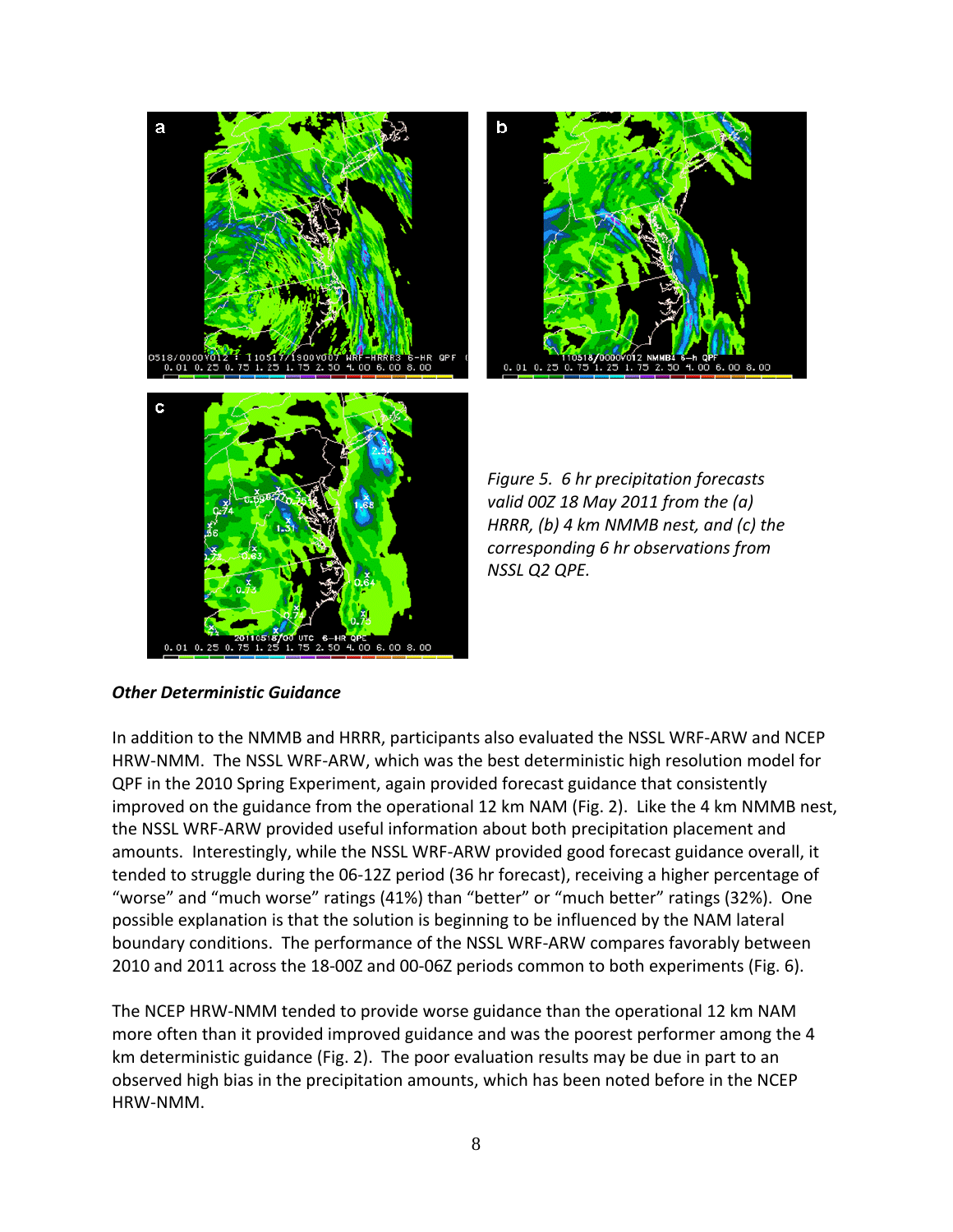

**HWT Spring Experiment NSSL WRF-ARW Performance Compared to the NAM**

*Figure 6. Comparison of the subjective evaluation results for the NSSL WRF‐ARW between the 2010 and 2011 HWT Spring Experiments during the 18‐00Z and 00‐06Z periods.*

# **4. HIGH RESOLUTION ENSEMBLE PERFORMANCE**

Like the high resolution deterministic guidance, participants were asked to subjectively evaluate the ensemble means from the high resolution ensembles as much better, better, about the same, worse, or much worse than the ensemble mean from the operational 21Z SREF based on the observed precipitation. The results of this evaluation are summarized in Figure 2. High resolution ensemble data was among some of the most useful guidance for QPF in this year's experiment, highlighting the potential for this type guidance to significantly improve warm season QPF in the future.

#### *SSEF and SSEO*

#### **a. Means**

The SSEO mean consistently provided improved forecast guidance compared to the operational SREF and received the highest subjective evaluations of any model system tested for QPF during this year's Spring Experiment. In particular, participants noted that the SSEO mean typically provided useful information about the location of the axis of the heaviest precipitation. The SSEF mean also provided substantially improved forecast guidance relative to the operational SREF, although it struggled somewhat during the 06‐ 12Z forecast period (36 hr forecast). The positive feedback about the SSEO mean in this year's experiment is particularly significant because the SSEO relies on currently available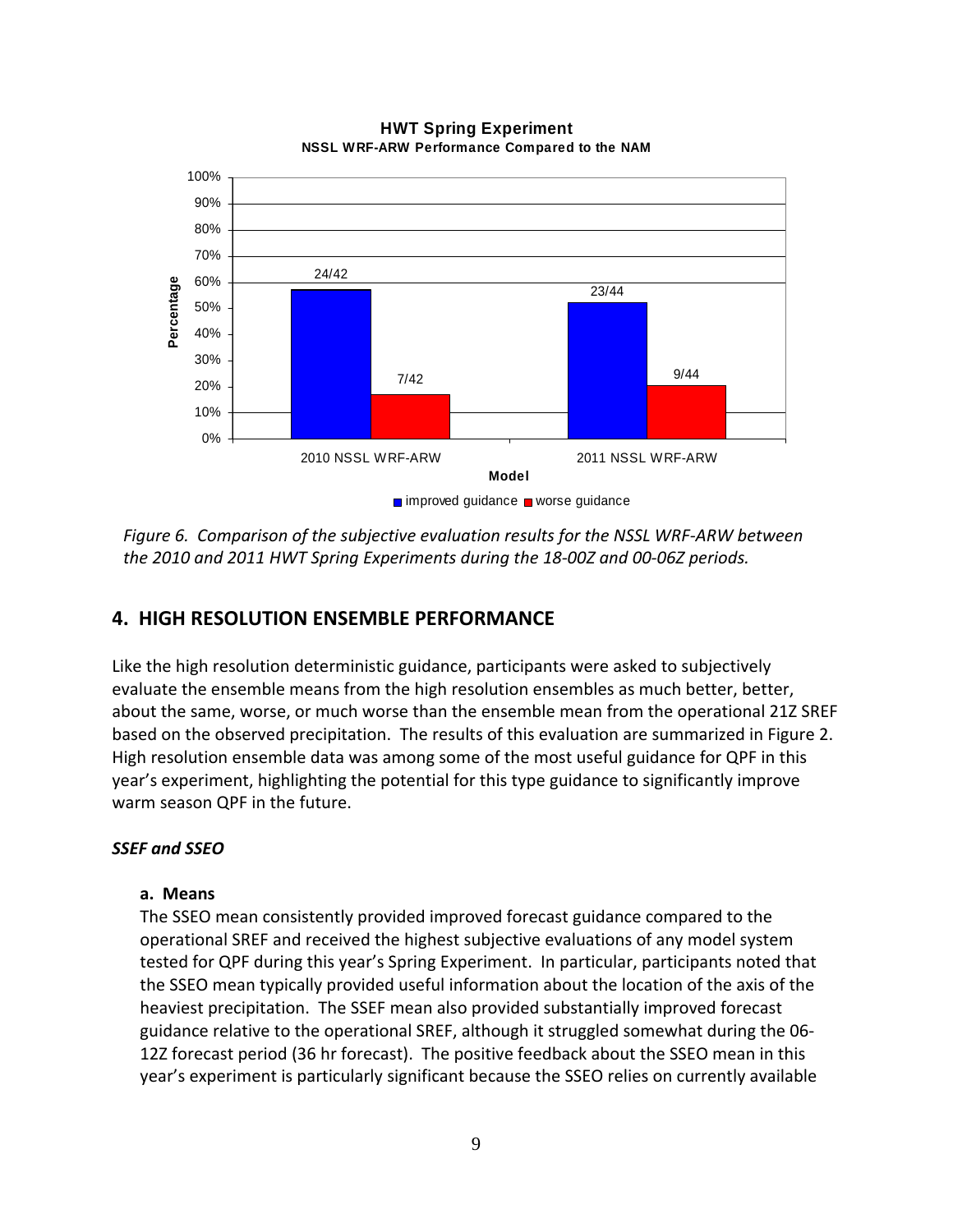high resolution guidance and can be run in real time at an operational center, whereas an operationally viable SSEF‐like ensemble is likely many years away.

While the SSEF provided useful forecast guidance overall, participants were less impressed with its performance this year compared to the 2010 Spring Experiment. Compared to 2010, the relative improvement of the SSEF mean over the SREF mean was slightly worse for the two common forecast periods (18‐00Z and 00‐06Z), with an increase in the number of responses in the "worse" and "much worse" categories (not shown). Numerous changes were made to the SSEF between the 2010 and 2011 experiments, the most significant of those being an increase in the total number of ensemble members from 26 to 50 and an increase in the number of members contributing to the ensemble mean from 15 to 24. Whereas the 2010 version of the SSEF mean routinely provided forecast guidance that helped identify both the location and the amount of the heaviest precipitation, the 2011 version was often characterized by widespread lighter precipitation that made it difficult to use to identify the location of the heaviest precipitation.

The difference in participant feedback about this year's SSEF and the impressive performance of the SSEO leads to the question of how many members are required to produce a useful high resolution ensemble mean. To address this, a supplemental evaluation was conducted which asked whether the ensemble means from 5‐member and 15-member subsets of the SSEF were much better, better, about the same, worse, or much worse than the full 24‐member SSEF mean. The 15‐member subset used in this analysis was configured identically to the 2010 SSEF mean. The results of this evaluation show that the small‐membership ensembles typically provide forecast guidance that is at least as good as, if not better than, the full SSEF mean (Fig. 7). While some of this improvement is undoubtedly related to the higher mean precipitation amounts that result from using fewer ensemble members, this is still an important finding.

### **b. Probabilities**

While the SSEF ensemble mean may have been degraded by the increased number of ensemble members, the additional members likely improved the probabilistic output. Figure 8 shows the results of a probability analysis conducted during the experiment in which participants were asked whether the observed 0.50 in precipitation area fell entirely with in the 1% probability contour during each 6 hr forecast period. The goal of this analysis was to estimate the reliability of the probabilities on a daily basis. Based on this analysis, the SSEF probabilities were able to capture the observed precipitation almost three times as often as the probabilities from the SSEO. While the SSEO mean provided more improvement over the operational SREF than the SSEF mean, the SSEF provided more reliable probabilistic guidance than the SSEO.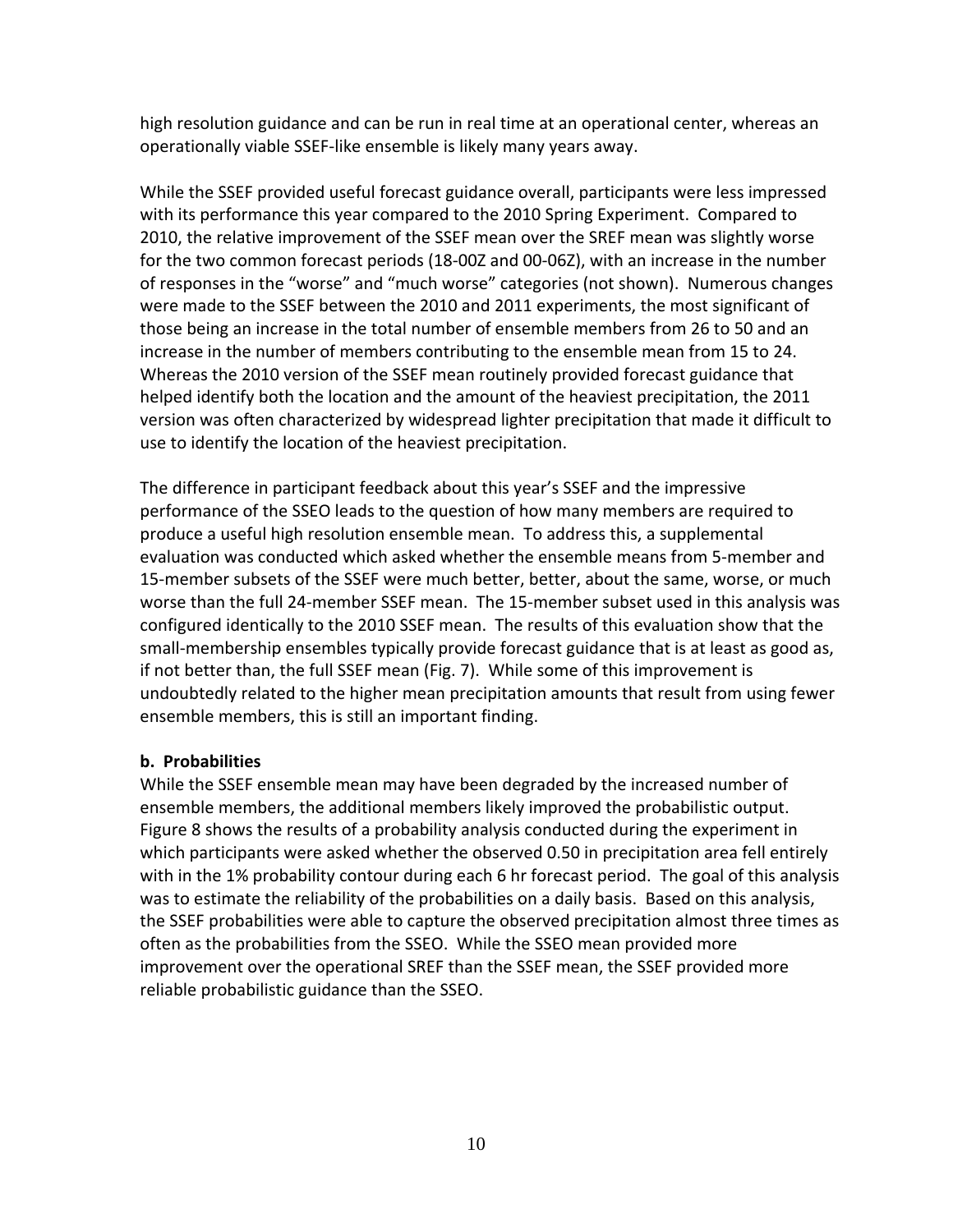

**2011 HWT Spring Experiment Small-Membership SSEF Ensemble Performance Compared to the Full SSEF Ensemble**

*Figure 7. Performance of 5‐member and 15‐member subsets of the SSEF ensemble mean relative to the full 24‐member SSEF mean across all three forecast periods based on feedback from subjective evaluation surveys.* 



**2011 HWT Spring Experiment Ability to Capture 0.50"/6hr Rainfall Events**

*Figure 8. Performance of the experimental probabilistic guidance in capturing 0.50 in/6 hr precipitation events using the respective 1% probability contours based on feedback from subjective evaluation surveys. The "nearly captured" category represents cases in which there were only very small observed areas of 0.50 in precipitation outside of the 1% probability contour.*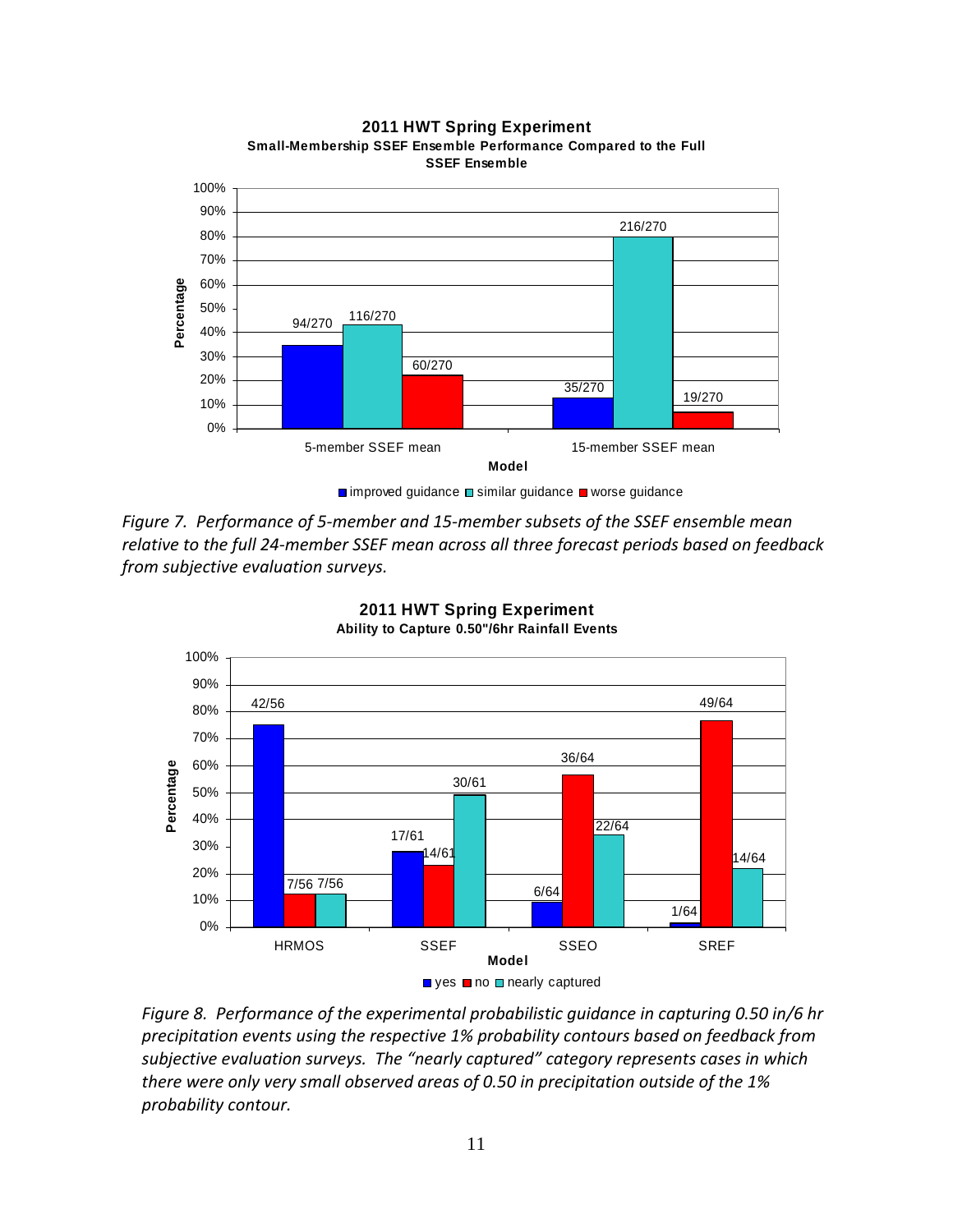#### *HRMOS*

The HRMOS continuous QPF product was found to provide worse forecast guidance than the operational SREF mean and was one of the poorer performing datasets overall for QPF (Fig. 2). Participants noted that in many cases, HRMOS produced large areas of generally light precipitation and seemed to struggle to identify the precipitation axis. Figure 9 shows an example of the HRMOS continuous QPF, ensemble means from the SSEF, SSEO, and SREF, and the observed precipitation valid 00Z 12 May 2011. While the observed precipitation was much heavier than any of the forecasts, the SSEF mean, SSEO mean, and to a lesser extent the SREF mean all provide a better indication of the potential for heavier precipitation in eastern Texas and Oklahoma than the HRMOS continuous QPF. In cases where the HRMOS continuous QPF did indicate heavy precipitation amounts, the areal coverage of those amounts was often too large. Figure 10 shows an example of 6 hr precipitation valid 12Z 10 May 2011 in which the area encompassed by the 0.50 in contour in the HRMOS continuous QPF product is much larger than either the SREF mean forecast or the corresponding observations. Additionally, the heaviest QPF in the HRMOS forecast actually lies in between the two observed areas of heavy precipitation. The combination of these two characteristics made it difficult to use the HRMOS to determine where to focus the highest precipitation amounts in the forecast.

Like the probabilities from the high resolution ensembles, HRMOS probabilities were evaluated by determining whether the observed 0.50 in precipitation area fell entirely within the 1% probability contour during each of the three 6 hr forecast periods. Compared to the available ensemble guidance, the HRMOS probabilities were most likely to encompass the range of possible solutions (Fig. 8). Despite being statistically reliable, participants thought that the probability values themselves tended to be quite low (typically less than 30%) and wondered what situation would be required to produce a high probability. Additionally, at times the probability values and the continuous QPF output did not appear to be consistent with each other. The HRMOS continuous QPF product for 6 hr precipitation valid 12Z 10 May 2011 indicated a broad 0.50 in area with a maximum of just over 2.0 in in western North Dakota. The corresponding probabilistic output for this time, however, indicates only a 10‐30% probability of exceeding 0.50 in over this entire area (Fig. 10).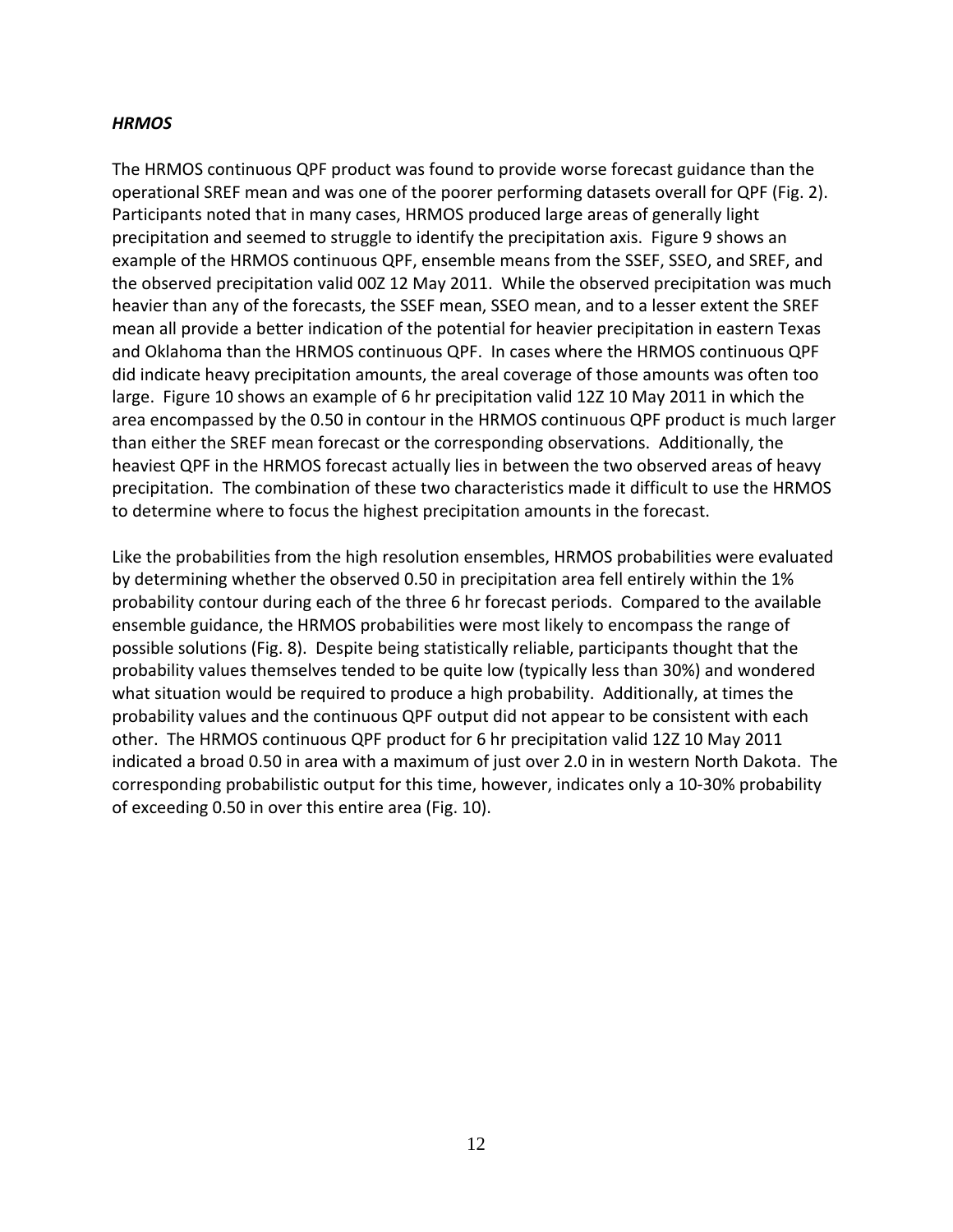









*Figure 9. 6 hr precipitation forecasts valid 00Z 12 May 2011 from the (a) SSEF mean, (b) SSEO mean, (c) SREF mean, (d) HRMOS continuous QPF, and (e) the corresponding 6 hr observations from NSSL Q2 QPE.*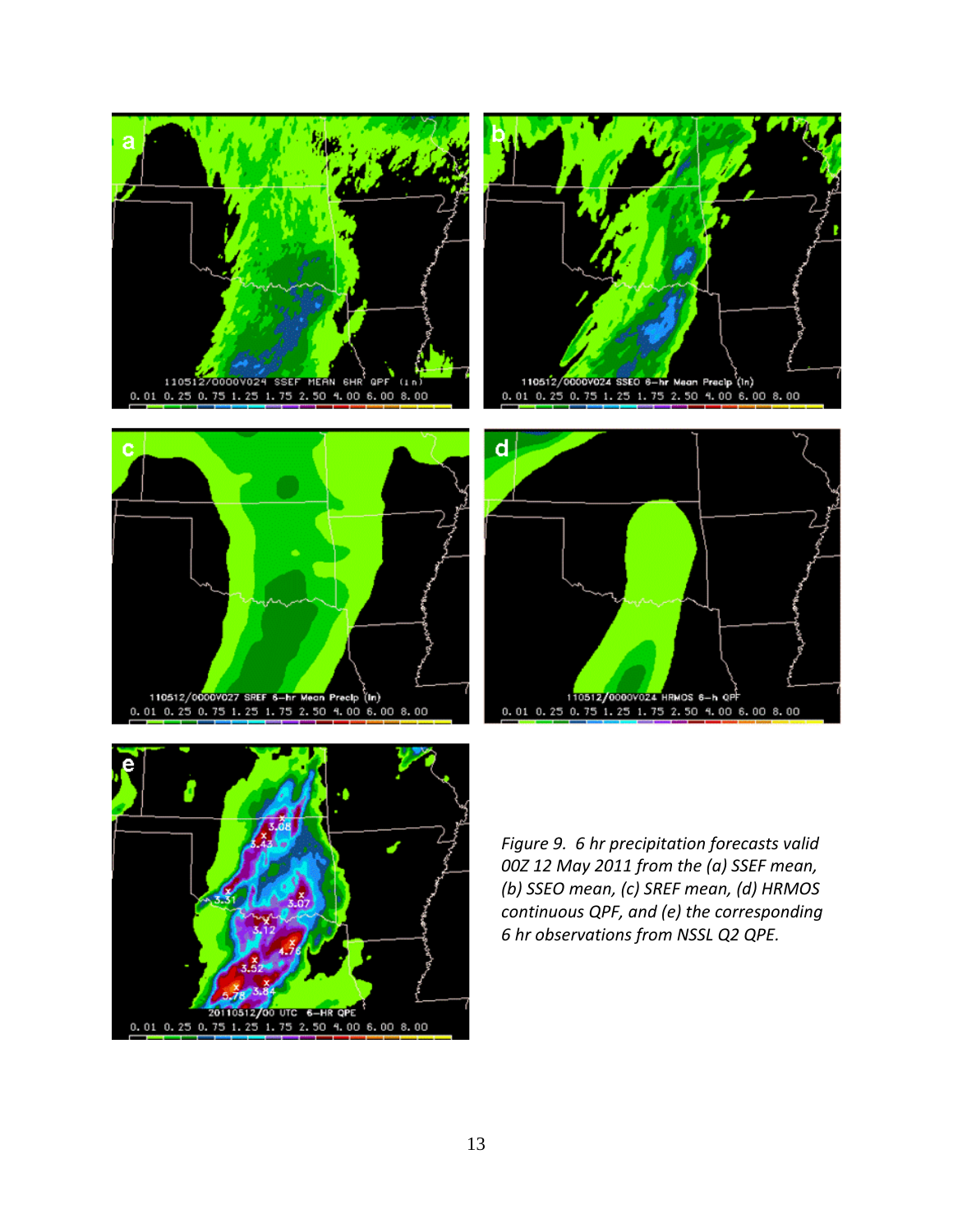









*Figure 10. 6 hr precipitation forecasts valid 12Z 10 May 2011 from the (a) HRMOS continuous QPF and (b) SREF mean, the corresponding probability of exceeding 0.50 in during the 6 hr period from the (c) HRMOS and (d) SREF, and the corresponding 6 hr observations from NSSL Q2 QPE.*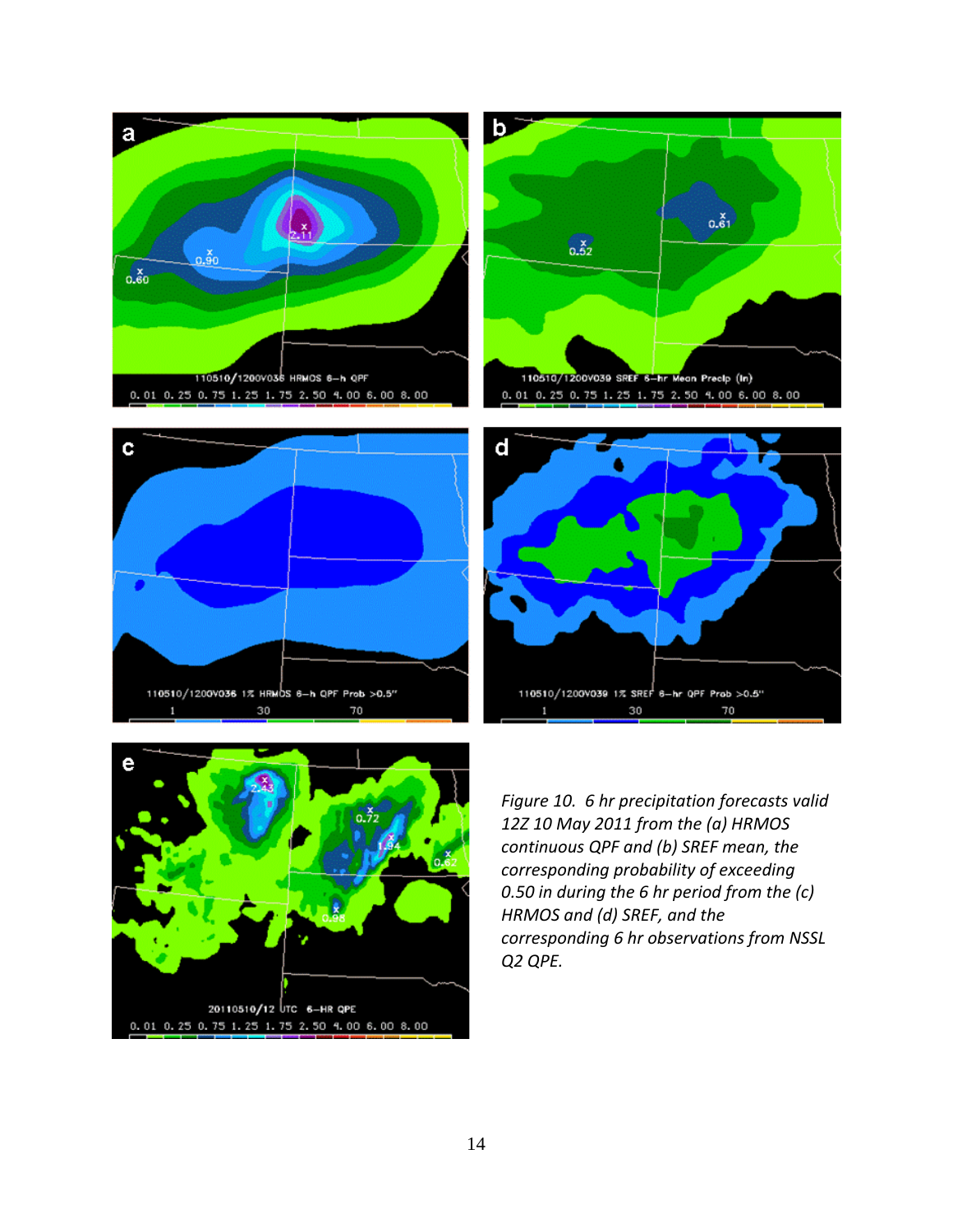### *Post‐Processing Techniques*

In addition to the raw ensemble mean, the SSEF also featured bias‐corrected and probability matched ensemble means. Unfortunately, the bias corrected data wasn't available until the last two weeks of the experiment, limiting the feedback to seven days. Based on this limited sample, the bias corrected guidance was often found to be quite similar to the standard ensemble mean, and did not provide substantial improvement. The probability matched mean was available throughout the experiment and provided better guidance than the standard SSEF mean about as often as it provided worse guidance (Fig. 11).







Finally, participants were asked whether the available post‐processing techniques were ready to be implemented operationally. While participants thought that point probabilities from both the SSEF and SSEO provided valuable operational guidance, probabilities from the HRMOS were not considered ready for operationally use (Fig. 12). Although participants didn't find neighborhood probabilities from either the SSEF or SSEO particularly useful for QPF, they have been found to provide useful forecast guidance for severe weather parameters, and different ways of calculating these fields such that they are relevant to precipitation forecasting should be explored.

Spaghetti plots from both the SSEF and SSEO were found to be operationally useful, with those from the SSEO being particularly valuable since they can be used to provide a quick summary of all of the available high resolution guidance. Participants provided a mixed assessment of the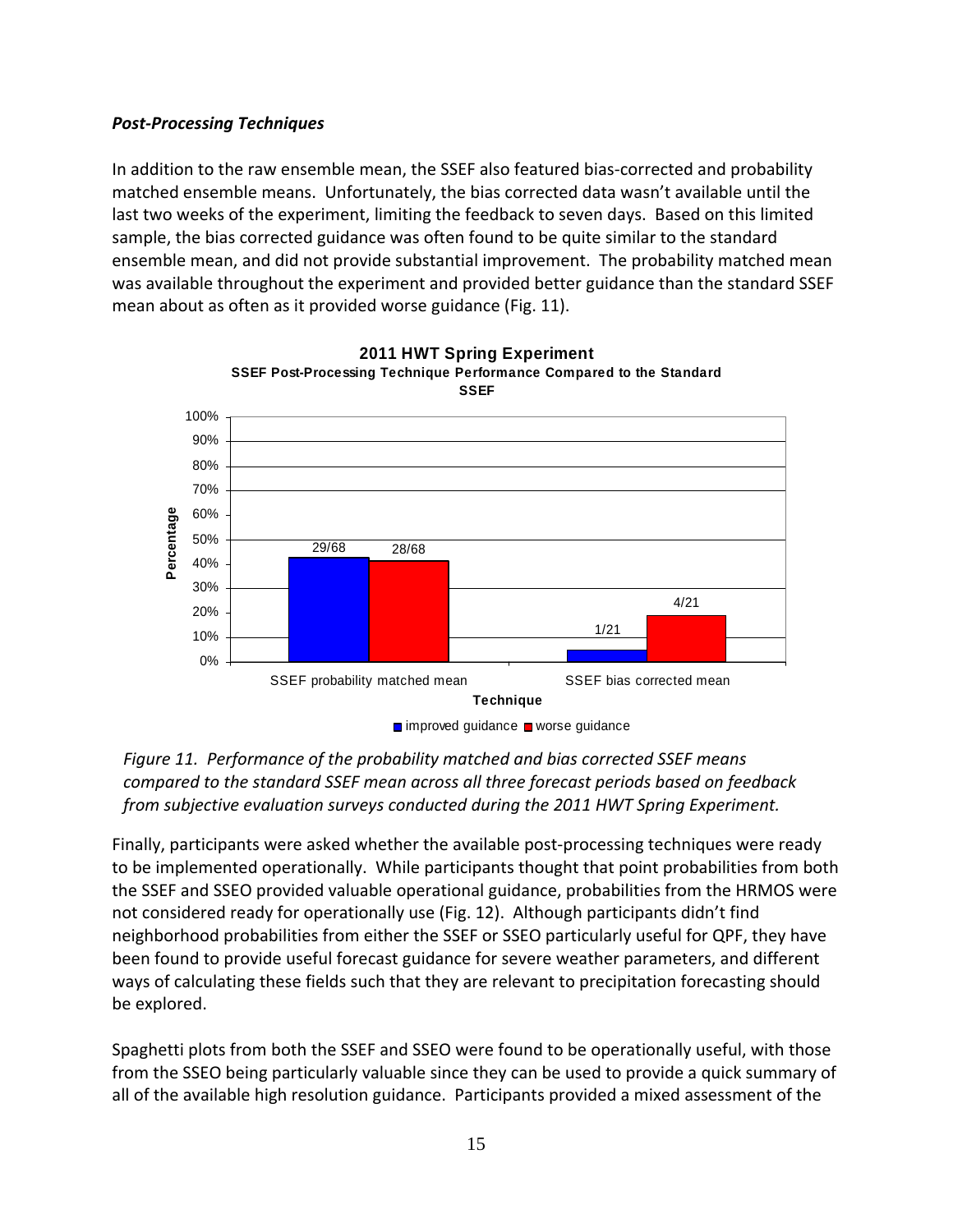potential use of the ensemble maximum field in operations. The ensemble maximum provides the maximum precipitation from any ensemble member at each grid point. This often results in precipitation amounts that are unrealistically high, although in some cases this information might be useful for getting a sense of the worst case scenario.



**2011 HWT Spring Experiment Are Post-Processing Techniques Ready for Operational Implementation?**

*Figure 12. Evaluation of post‐processing techniques.*

# **5. LIMITATIONS OF RESULTS**

Although the experiment results represent an incredible collaborative effort focused on warm season QPF, they are subject to important limitations. Namely, the results are based on subjective survey responses from a variety of individuals. The Development Testbed Center (DTC) may be providing additional objective verification results at a later date. Analysis of the 2010 Spring Experiment results revealed that the subjective survey results were generally supported by objective verification. Another key limitation is that the sample size is relative small (23 days) and may not be fully representative. Finally, the focus of the experiment was on warm‐season QPF. Thus the relative performance of the respective datasets may not necessarily be similar for other phenomenon or seasons.

# **6. SUMMARY AND OPERATIONAL IMPACTS**

The QPF component of the HWT Spring Experiment was conducted May 9‐June 10, 2011 with the goal of exploring the use of high resolution convection‐allowing model guidance for precipitation forecasting. Each day during the experiment, participants issued experimental probabilistic QPFs for the 0.50 in and 1.0 in precipitation thresholds for the 18‐00Z, 00‐06Z, and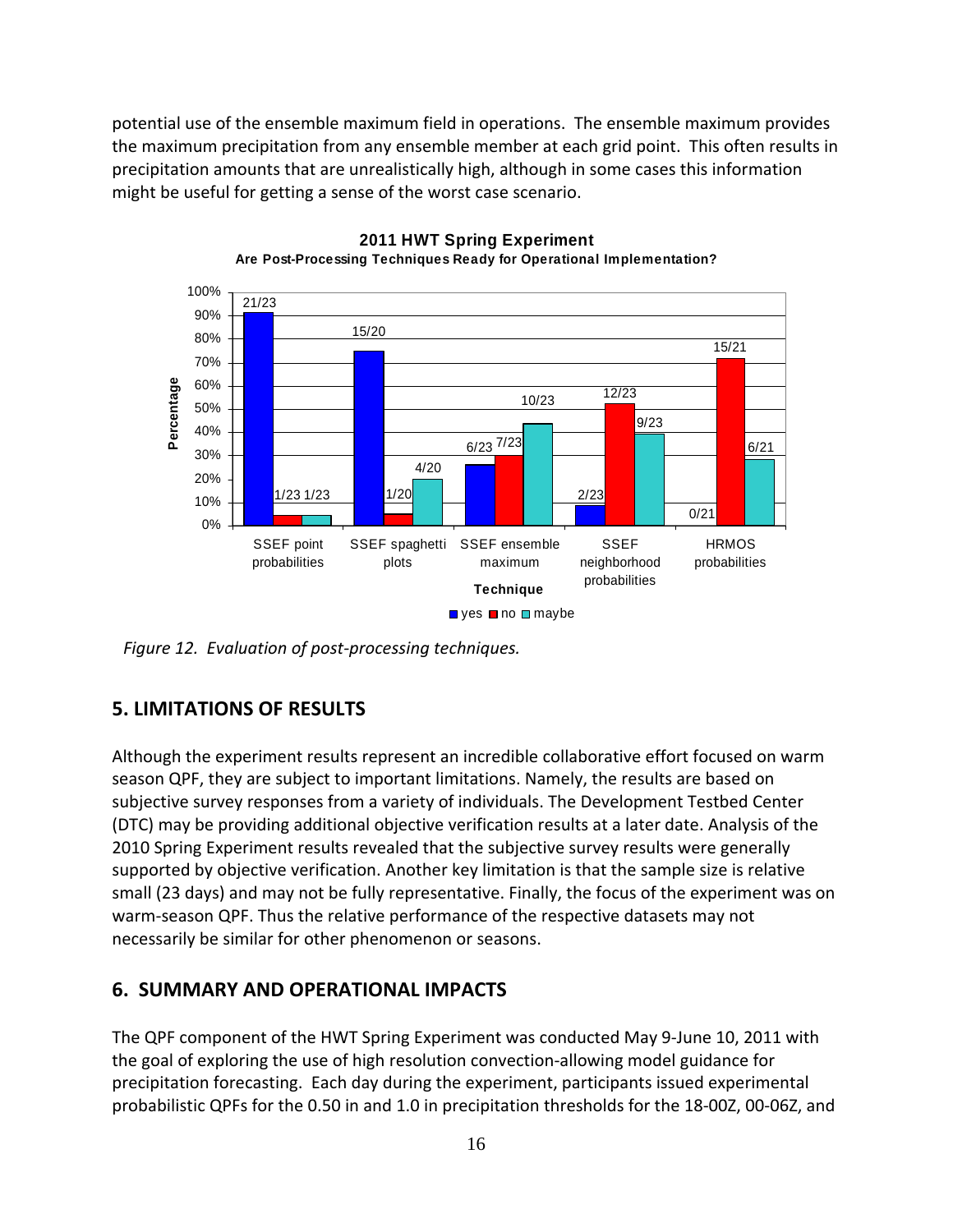06‐12Z forecast periods. In addition to the experimental forecasting activities, participants subjectively evaluated both their forecasts and the available experimental model guidance.

The subjective model evaluations revealed that high resolution guidance is useful and can improve warm season QPFs. While some of the data used during the Spring Experiment was purely experimental, much of the data is currently available in HPC's operational workstations (Table 3). Highlights from this year's experiment included:

- The SSEO mean provided valuable information about the axis of the heaviest precipitation. The performance of the SSEO is particularly significant because it shows that a high resolution "poor‐man's" ensemble can provide useful forecast guidance. **Based on the positive experiment results, the SSEO is now available to HPC forecasters.**
- The 4 km NMMB nest provided both realistic precipitation amounts and convective details. **Based on the experiment results forecasters now have confidence in using the NMMB nest as it becomes operational with the NAM upgrade (currently scheduled for mid‐September).**
- Spaghetti plots were found to be a useful way to display high resolution ensemble data and can be used to provide a quick summary of the available high resolution guidance. **Based on the experiment results DTB/HMT‐HPC is investigating making spaghetti plots available from the SSEO.**

| <b>Model</b>          | <b>NMAP Location</b> | <b>Available Fields</b>                    |
|-----------------------|----------------------|--------------------------------------------|
| <b>SSEO</b>           | sseo mean            | <b>QPF</b>                                 |
| <b>NCEP NMMB</b>      | namp                 | Same as operational NAM                    |
| <b>NCEP NMMB nest</b> | namp conest          | QPF, standard fields (500mb heights, etc.) |
| <b>NSSL WRF-ARW</b>   | wrf4nssl             | QPF, standard fields (500mb heights, etc.) |
| <b>NCEP HRW-NMM</b>   | hrw east nmm         | QPF, standard fields (500mb heights, etc.) |
| <b>NCEP HRW-ARW</b>   | hrw east arw         | QPF, standard fields (500mb heights, etc.) |
| <b>HRMOS</b>          | gfsmos qpf           | QPF, exceedance probabilities              |

*Table 3. Summary of high resolution guidance available to HPC forecasters in NMAP.*

The Hazardous Weather Testbed provides a unique collaborative environment that brings the research and operational forecasting communities together to explore new forecasting techniques and evaluate emerging model guidance. The experimental forecast and model evaluation process has helped raise awareness of the challenges associated with warm season QPF and fostered discussion about the strengths and limitations of high resolution model data. In addition, the experimental forecasting and evaluation activities have influenced model development by identifying guidance that adds significant value compared to the current operational models.